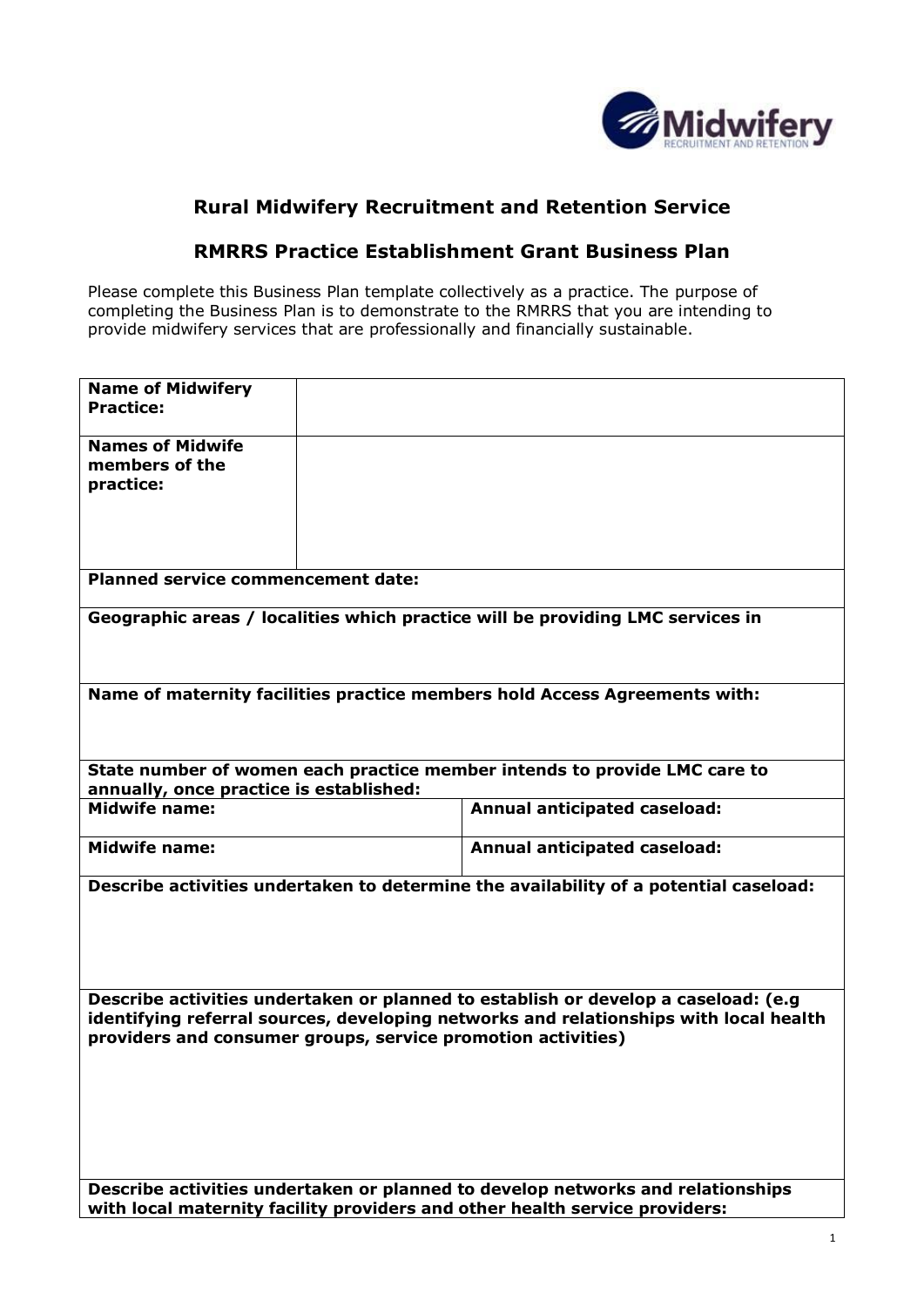| Describe settings in which practice members will be providing midwifery care: |  |  |  |
|-------------------------------------------------------------------------------|--|--|--|
|                                                                               |  |  |  |

**Antenatal care:**

**Labour and birth care:**

**Post natal care:**

**Describe how you will work collegially with each other to ensure each member of the practice is well supported professionally (e.g how you will ensure that each practice member will be able to meet the Recertification programme requirements, receive adequate support during busy or stressful periods, case reviews or debrief, support with interface relationships)**

**Describe how you will work collegially with other LMC practices working in the area to ensure that each practice (yours and others) can maintain viable caseloads and support each other practically and professionally.**

**Describe back up, off call time and planned leave arrangements between practice members:**

**Describe activities which will be undertaken to develop communications systems between practice members (e.g regular practice meetings, systems to manage practice finances or shared expenditure, handover practices, method of ensuring even / suitable caseload spread amongst practice members)**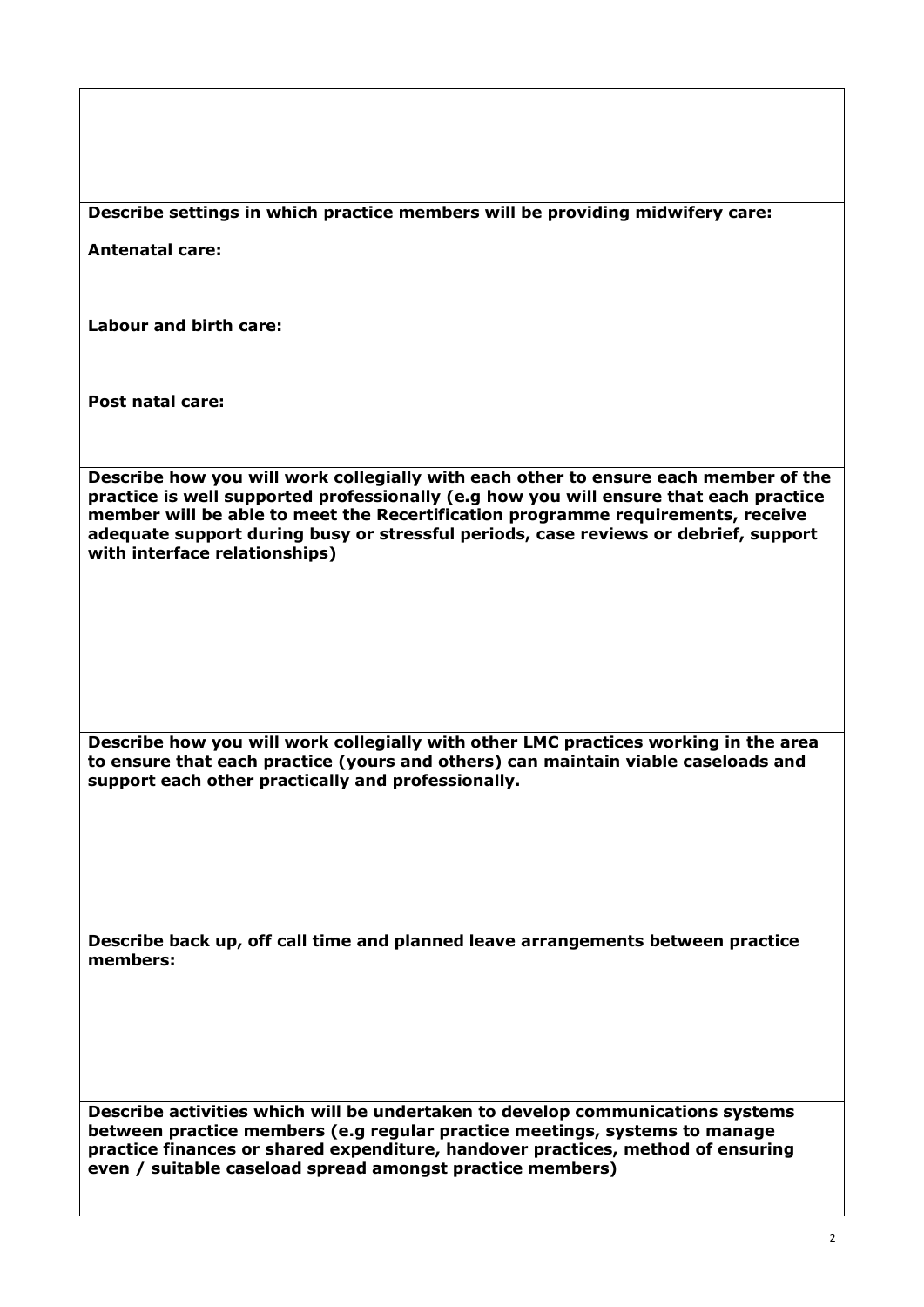## **Describe how you will monitor or evaluate your activities as a practice (e.g review practice statistical outcomes periodically, participation in MSR, seek feedback from core midwifery colleagues, managing complaints)**

| RMRRS Co-ordinator signature |
|------------------------------|
|                              |
|                              |
|                              |
| Date                         |
|                              |
| Midwife signature            |
|                              |
|                              |
| Date                         |
|                              |
|                              |